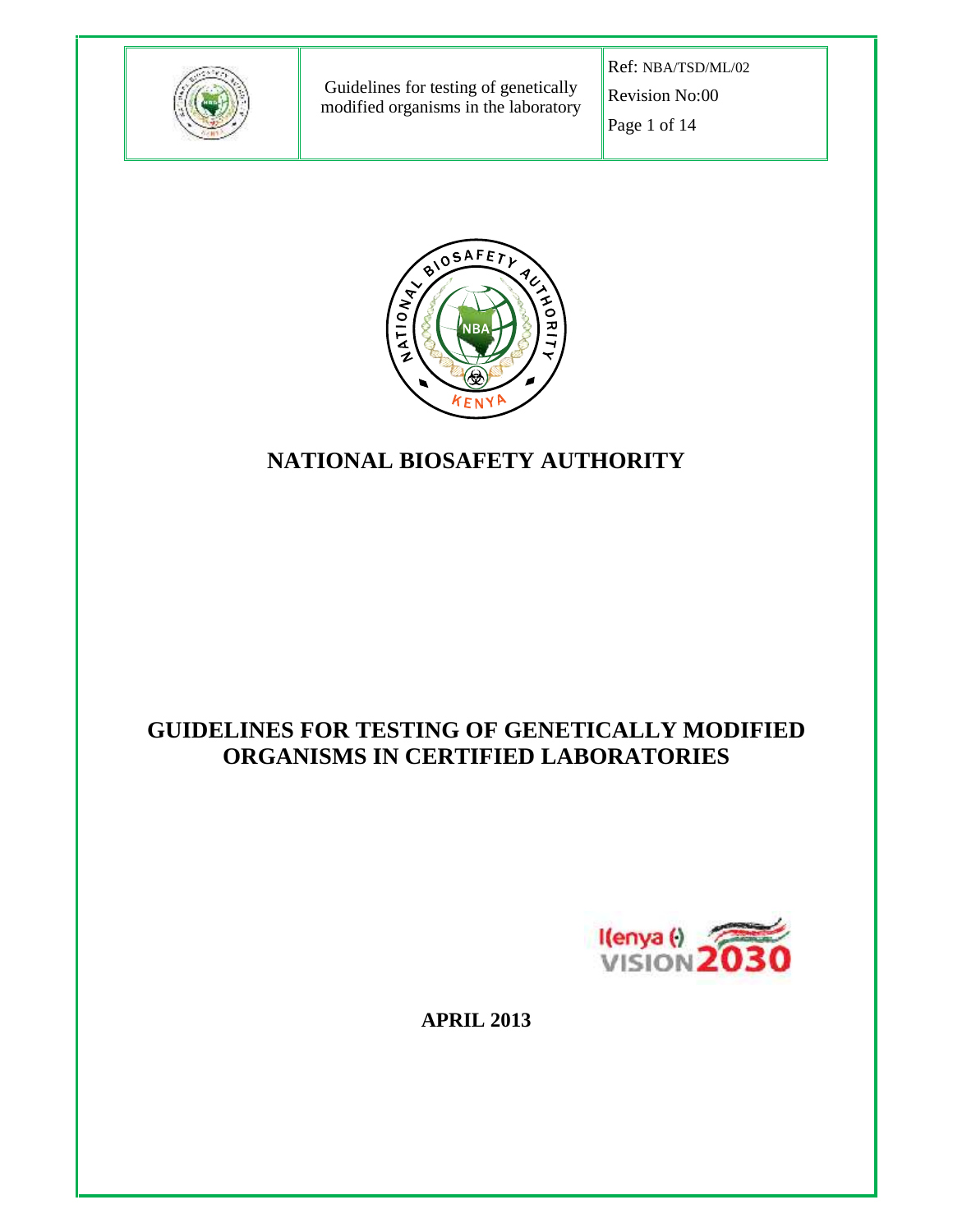

## **FOREWORD**

Genetically Modified Organisms (GMOs) contain DNA sequences which are distinct from those in the conventional organisms. They carry a synthetic DNA construct made up of a gene conferring a novel trait and gene regulatory elements; promoters and terminators which control gene expression. Polymerase chain reaction (PCR) is a recognized standard method for testing GMO to meet government and research requirements worldwide. If performed correctly, PCR tests give precise and accurate result with regard to content of interest. PCR can be used to amplify these sequences, enabling detection of the organism's DNA even when present at low levels. Presence of these sequences indicates that the sample either contains DNA derived from a GMO or it contains DNA from a naturally occurring organism that has the regulatory sequences.

These guidelines allow detection of specific GM DNA markers (CaMV35S promoter and Nos terminator) and endogenous markers (lectin and zein) found in raw materials derived from GM soya and maize. It is also suitable for screening some processed foods, animal feeds and ingredients. The guideline proposes a simple, cost effective, GMO screening method that enables the simultaneous detection of DNA targets associated with the presence of GM soya and maize. It also allows detection of CaMV, a potential cause of false positives when carrying out the CaMV 35S promoter screen.

GMO testing Laboratories that will be engaged by the Authority will be required to use these guidelines and protocols in the testing of samples submitted to them.

# **WILLY KIPROTICH TONUI, PhD, RBP CHIEF EXECUTIVE OFFICER**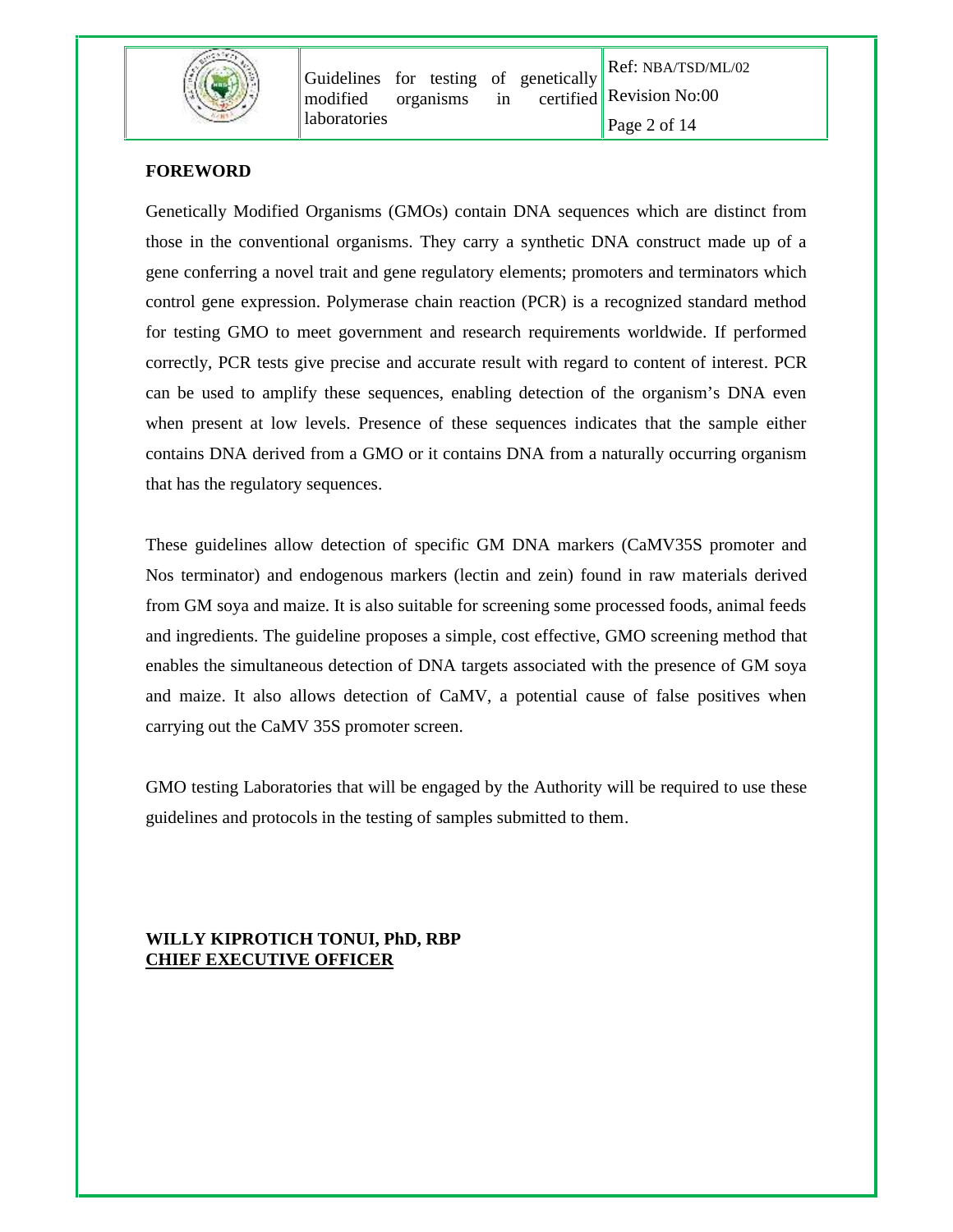

#### **DEFINITION OF TERMS**

**CaMV**: Cauliflower Mosaic Virus

**DNA:** Deoxy-ribonucleic acid. This molecule comprises strings of the four bases (G, A, T, C) forming genes.

**dNTP:** deoxy-nucleotide triphosphates. An abbreviation for any of the four bases forming DNA.

**PCR:** Polymerase Chain Reaction – a method of amplifying a single DNA fragment to produce millions of copies, which can be detected.

**Primer:** A short oligonucleotide designed to anneal to specific regions of DNA in order to facilitate the PCR. Primers are designed to complement regions of DNA bounding the gene of interest.

**SDW:** Sterile distilled water of molecular biology grade.

*Taq* **polymerase:** A specific, heat-stable DNA polymerase used to replicate DNA targets during PCR.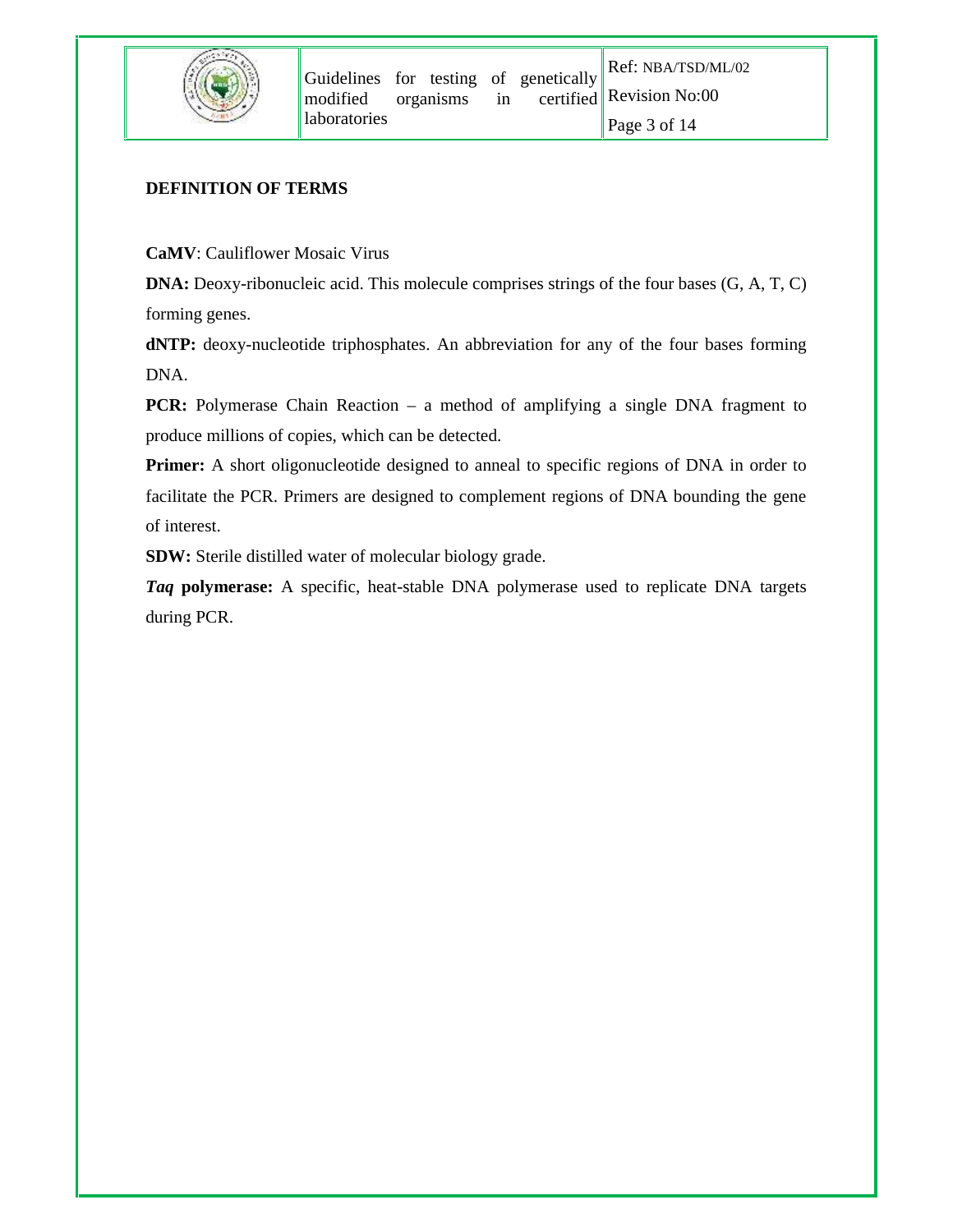

Ref: NBA/TSD/ML/02

Page 4 of 14

# **TABLE OF CONTENTS**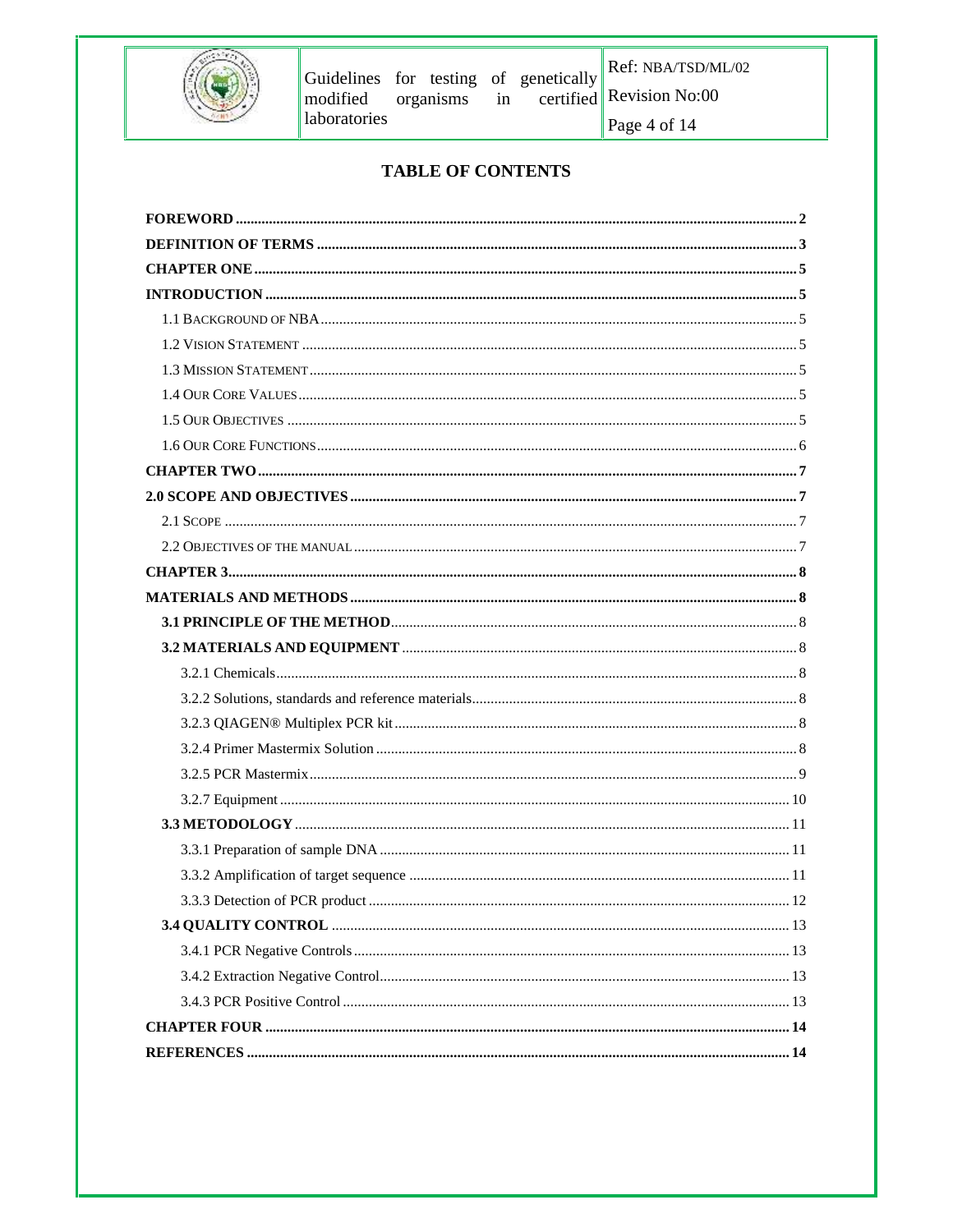

# **CHAPTER ONE INTRODUCTION**

# **1.1 Background of NBA**

The National Biosafety Authority (NBA) is a state corporation in Kenya mandated to ensure safety of human and animal health and provide adequate protection of the environment from harmful effects that may result from genetically modified organisms (GMOs).

The Authority was established pursuant to the provisions of the Biosafety Act, 2009 to regulate all activities involving GMOs in food, feed, research, industry, trade and environmental release and it fulfills its mandate by ensuring and assuring safe development, transfer, handling and use of GMOs in Kenya.

NBA has made great strides in establishing strong Biosafety framework in Kenya by developing and publishing the implementing Biosafety Regulations. These regulations laid down a clear procedure on handling GMOs whether plants, animals or microorganisms. NBA is the National Focal Point for the Cartagena Protocol on Biosafety to the Convention on Biological Diversity (CBD) and is mandated to implement the provisions of the Cartagena Protocol on all Biosafety matters pertaining to GMOs.

#### **1.2 Vision Statement**

A World-class Biosafety Agency

#### **1.3 Mission Statement**

To ensure and assure safe development, transfer, handling and use of genetically modified organisms (GMOs) in Kenya.

#### **1.4 Our Core Values**

- a) Integrity
- b) Professionalism
- c) Transparency
- d) Accountability

# **1.5 Our Objectives**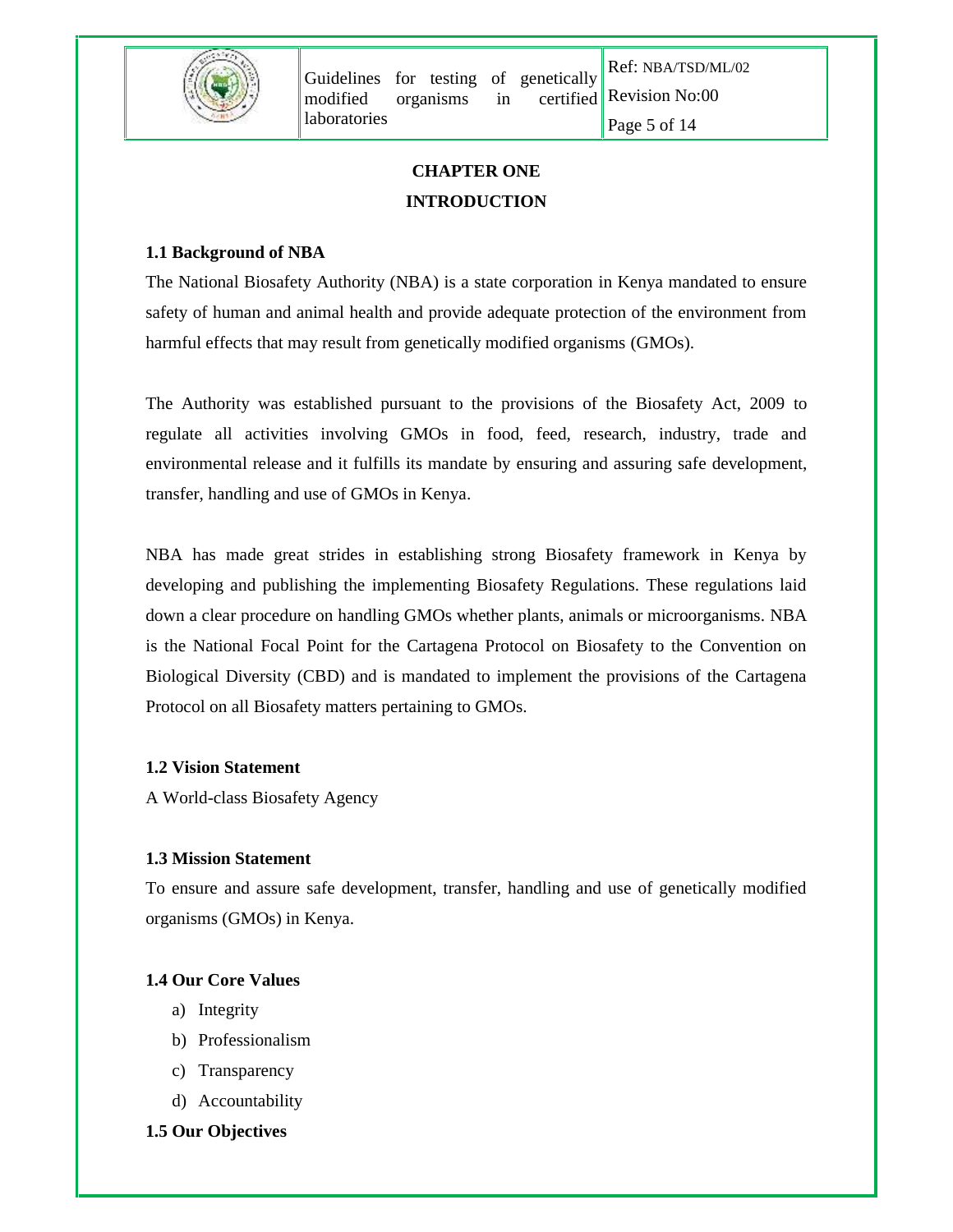- a) To facilitate responsible research and minimize risks that may be posed by genetically modified organisms;
- b) To ensure adequate level of protection in the development, transfer, handling and use of genetically modified organisms that may have an adverse effect on the health of the people and the environment; and
- c) To establish a transparent, science-based and predictable process for reviewing and making decisions on the development, transfer, handling and use of genetically modified organisms and related activities.

# **1.6 Our Core Functions**

The Biosafety Act no.2 of 2009 lists the functions of NBA as follows:

- a) Consider and determine applications for approval for the development, transfer, handling and use of genetically modified organisms, and related activities in accordance with the provisions of the Biosafety Act;
- b) Co-ordinate, monitor and assess activities relating to the safe development, transfer, handling and use of genetically modified organisms in order to ensure that such activities do not have adverse effect on human health and the environment;
- c) Co-ordinate research and surveys in matters relating to the safe development, transfer, handling and use of genetically modified organisms, and to collect, collate and disseminate information about the findings of such research, investigation or survey;
- d) Identify national requirements for manpower development and capacity building in biosafety;
- e) Advise the Government on legislative and other measures relating to the safe development, transfer, handling and use of genetically modified organisms;
- f) Promote awareness and education among the general public in matters relating to biosafety; and
- g) Establish and maintain a Biosafety clearing house (BCH) to serve as a means through which information is made available to facilitate exchange of scientific, technical, environmental and legal information on, and experience with, living modified organisms;
- h) To exercise and perform all other functions and powers conferred on by the Act.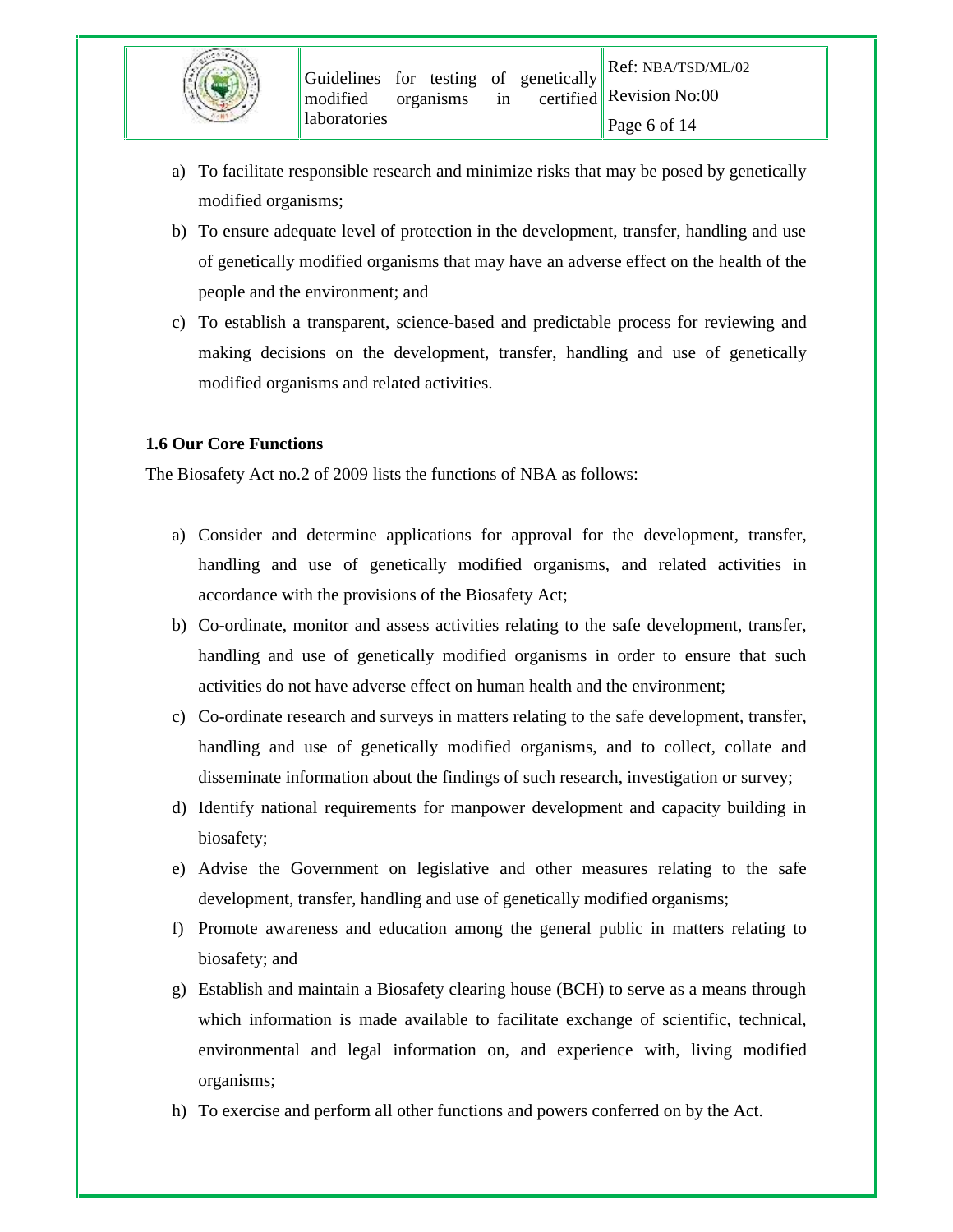

Ref: NBA/TSD/ML/02 Page 7 of 14

# **CHAPTER TWO 2.0 SCOPE AND OBJECTIVES**

# **2.1 Scope**

These guidelines describe the procedures for the detection of specific GM DNA markers (CaMV35S promoter and Nos terminator) and endogenous markers (lectin and zein) found in raw materials derived from GM soya and maize. They are also suitable for screening some processed foods, animal feeds and ingredients.

# **2.2 Objectives of the manual**

These guidelines propose a simple, cost effective, GMO screening method enabling the simultaneous detection of DNA targets associated with the presence of GM soya and maize. They also allow detection of CaMV, a potential cause of false positives when carrying out the CaMV 35S promoter screen. They cannot be used for GMO quantification purposes.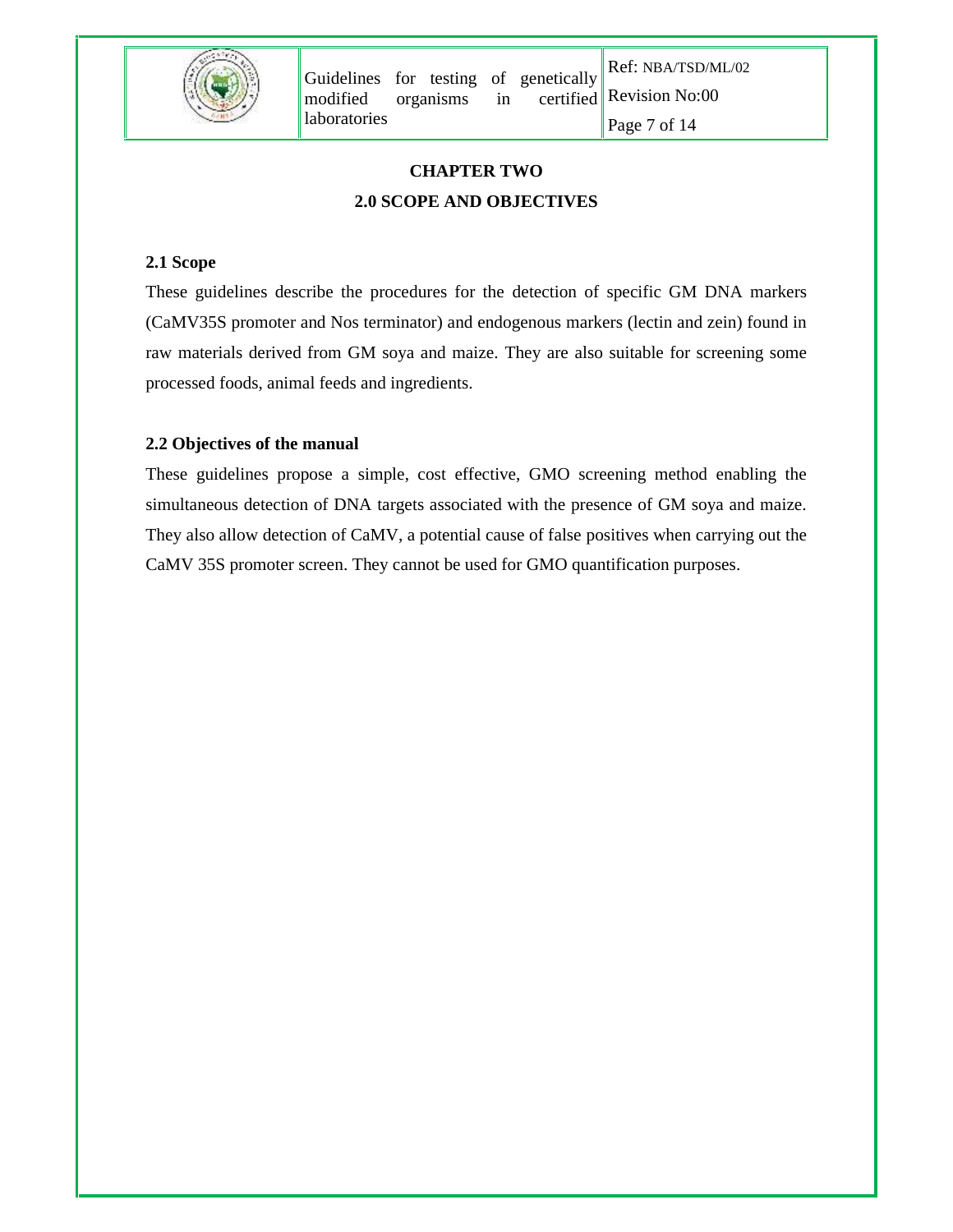

Ref: NBA/TSD/ML/02 Page 8 of 14

# **CHAPTER 3 3.0 MATERIALS AND METHODS**

# **3.1 PRINCIPLE OF THE METHOD**

The polymerase chain reaction (PCR) is used to detect DNA sequences in living organisms and in materials derived from living organisms. It relies on the binding of single-stranded DNA primers to a specific DNA target sequence and the copying of this target in the presence of excess amounts of DNA subunits (nucleotides) and a DNA polymerase (Taq). Multiple cycles at specific temperatures result in the million-fold copying of the target sequence. Size separation and detection of the amplification products is performed an appropriate percentage of Agarose gel with Ethidium bromide. The size of the amplification products are then compared to sizes of amplification products produced from reference materials.

## **3.2 MATERIALS AND EQUIPMENT**

#### **3.2.1 Chemicals**

All reagents should be of a suitable purity defined for molecular biology analysis (e.g. Sigma molecular biology products). The water used should be sterile molecular biology grade.

#### **3.2.2 Solutions, standards and reference materials**

Solutions should be prepared in a laminar flow cabinet. The cabinet should be decontaminated using UV irradiation. Latex gloves should be worn throughout the procedure.

# **3.2.3 QIAGEN® Multiplex PCR kit**

2x QIAGEN Multiplex PCR Mastermix, containing: Hot StarTaq® DNA Polymerase Multiplex PCR Buffer (containing 6 mM MgCl2) Store at  $-15^{\circ}$ C to  $-22^{\circ}$ C for up to 12 months. Catalogue no. 206143

#### **3.2.4 Primer Mastermix Solution**

Obtain primers with the sequences found in Table 1.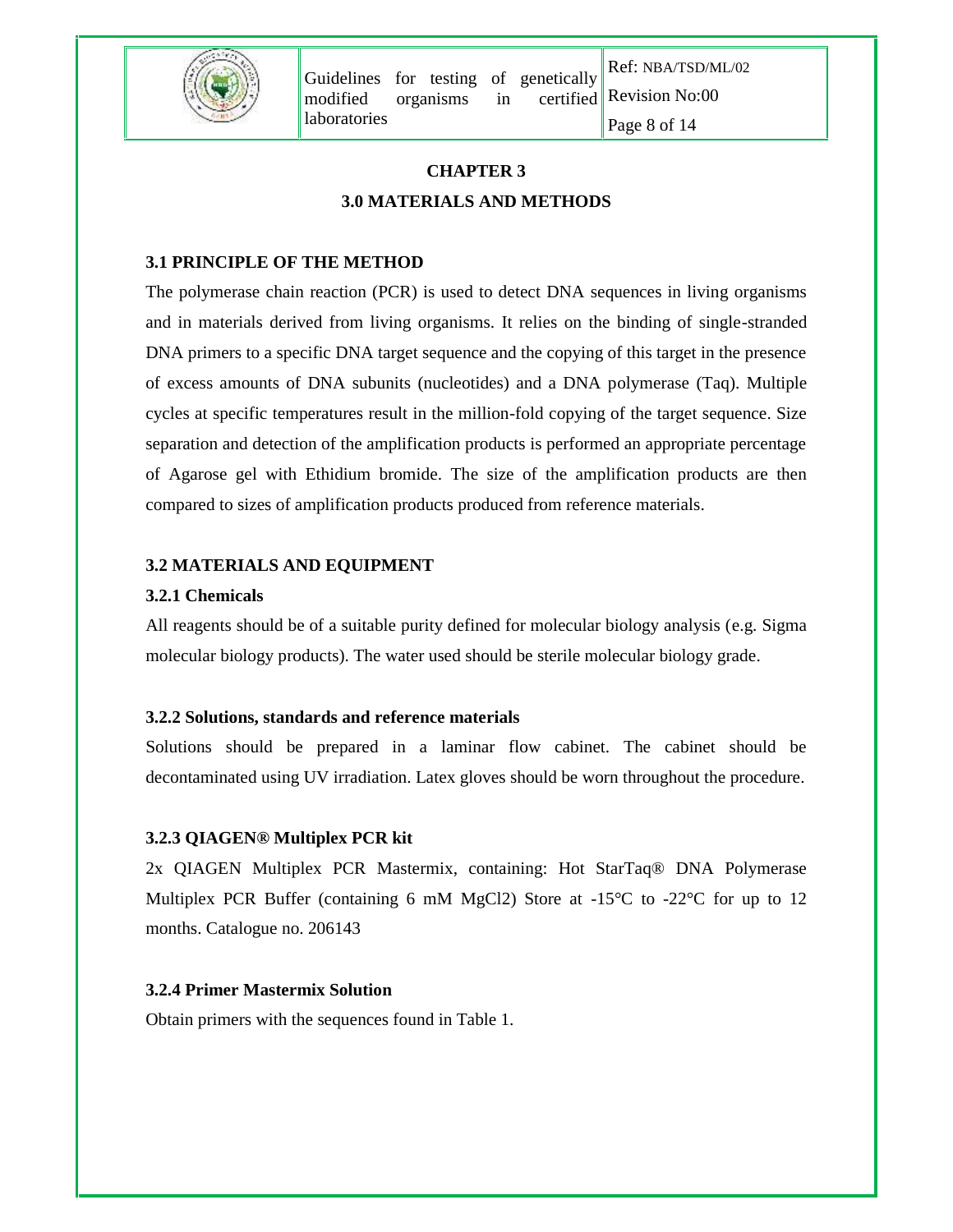## **TABLE 1: Primer specifications**

| CaMV 35S promoter | 35S-CF3 for    | CCA CGT CTT CAA AGC AAG TGG    |
|-------------------|----------------|--------------------------------|
|                   | 35S-CR4 rev    | TCC TCT CCA AAT GAA ATG AAC    |
|                   |                | TTC C                          |
| Nos terminator    | HA-NOS 118 for | GCA TGA CGT TAT TTA TGA GAT    |
|                   |                | GGG                            |
|                   | HA-NOS 118 rev | GAC ACC GCG CGC GAT AAT TTA    |
|                   |                | <b>TCC</b>                     |
| Soya lectin gene  | STLM-1         | AAC CGG TAG CGT TGC CAG        |
|                   | STLM-2         | AGC CCA TCT GCA AGC CTT T      |
| Maize zein gene   | ZET-M1         | TGT TAG GCG TCA TCA TCT GTG    |
|                   | ZET-M2         | TGC AGC AAC TGT TGG CCT TAC    |
| CaMV              | CaMV1156F      | AAG CAA AGA CCC TTC GGA GT     |
|                   | CaMV1659R      | CCT TTA GTT GGC TCG AGT AAT CA |

Dilute the primers specified in Table 1 (10 in total), using sterile water according to the manufacturer's instructions, to produce a primer concentration of 100μM, thoroughly agitate until dissolved. The solution may be stored at this point at  $-15^{\circ}C$  to  $-22^{\circ}C$  for up to 1 year. Using a suitable pipette, dilute 20μl of each 100μM primer solution in a labelled sterile 0.5ml Eppendorf using 80μl of sterile water to give a working primer solution of 20μM. Using a suitable pipette, take 5  $\mu$ l of each 20  $\mu$ M primer solution and add to a single 0.5ml tube. Then add 50 μl of sterile water to give a total volume of 100 μl. This solution is 1 μM with respect to each primer and is known as the primer mastermix. All the primer solutions at 100μM, 20 μM and the primer mastermix solution can be stored in a dedicated PCR freezer at -15°C to - 22°C for up to 6 months.

# **3.2.5 PCR Mastermix**

A PCR mastermix is prepared for the analysis of a batch of several samples. Remove aliquots of each reagent from the freezer and allow to thaw in the laminar flow cabinet then place the tubes on ice. Prepare the mastermix using the reagents and volumes detailed in the table below and scale up according to the number of samples, positive and negative controls. Add the reagents to a sterile 1.5ml tube and mix thoroughly by gentle pipette aspiration prior to use.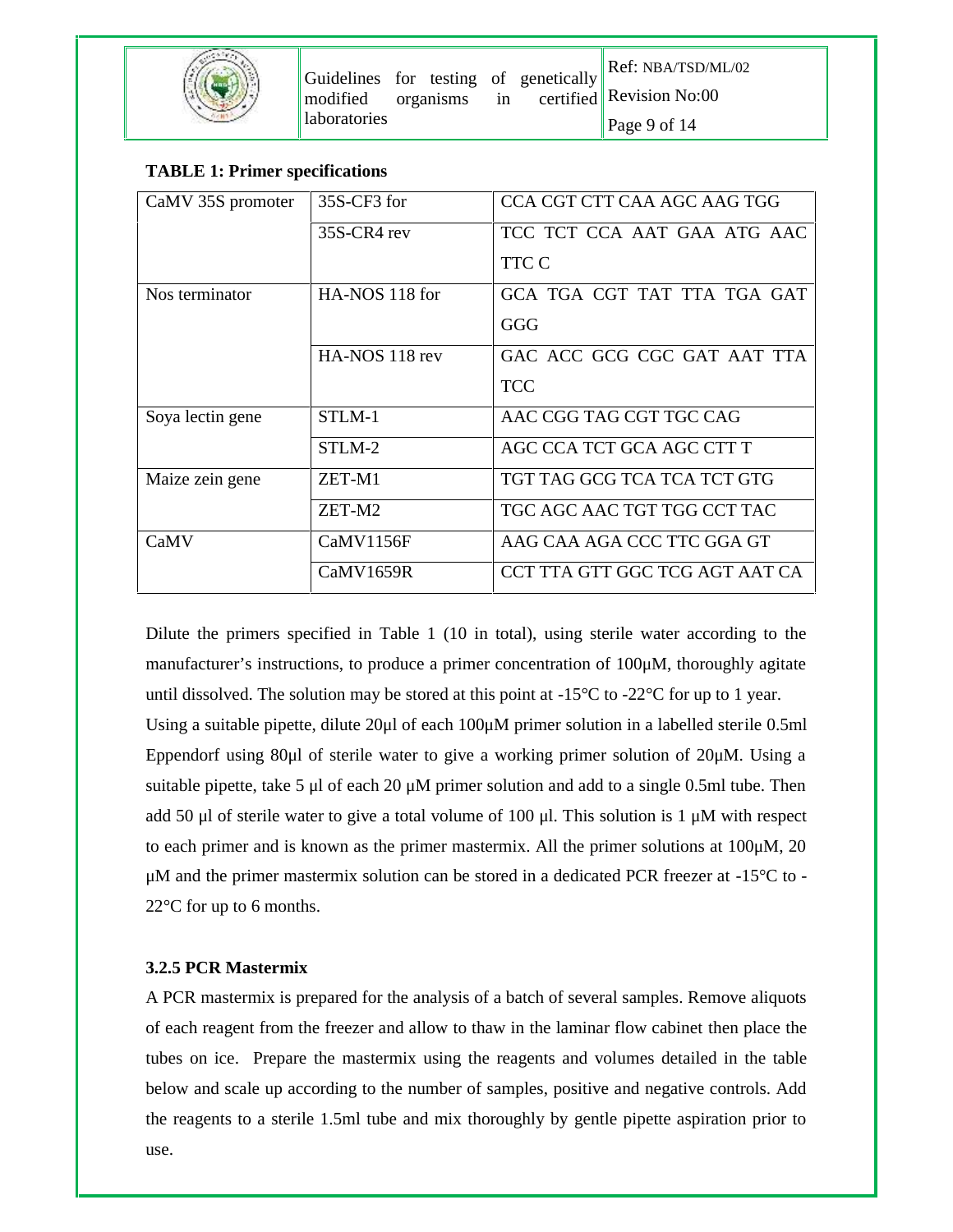| modified     | organisms | $\ $ Guidelines for testing of genetically<br>in | $\ $ Ref: NBA/TSD/ML/02<br>certified Revision No:00 |
|--------------|-----------|--------------------------------------------------|-----------------------------------------------------|
| laboratories |           |                                                  | Page 10 of $14$                                     |

| <b>Reagents</b>                                    | <b>Initial Concentration</b> | <b>Final Concentration</b><br><b>PCR</b><br>reaction<br>in<br>(15µl reaction vol.) | Equivalent<br>in<br>a a<br>single reaction $(\mu\mathbf{l})$ |
|----------------------------------------------------|------------------------------|------------------------------------------------------------------------------------|--------------------------------------------------------------|
| <b>QIAGEN</b><br>multiplex<br><b>PCR Mastermix</b> | 2X                           | 1X                                                                                 | 7.5                                                          |
| <b>Primer mastermix</b>                            | 1µM for each primer          | 100nM                                                                              | 1.5                                                          |
| <b>DNA</b>                                         |                              |                                                                                    | 2.0                                                          |
| <b>Sterile water</b>                               | ۰                            | ٠                                                                                  | $\overline{4}$                                               |
| <b>Total volume</b>                                |                              |                                                                                    | 15.0                                                         |

**Note**: the total volume recommended for the PCR reaction is 15μl (including the DNA). This volume can be reduced or increased if required.

## **3.2.6 Plastic ware**

All equipment required to be autoclaved is sterilised using the following conditions: 121°C for 15 min at 1.0 Bar.

#### **The following items are sterilised by autoclaving;**

2ml Eppendorf tubes, 1.5 ml Eppendorf tubes, and 0.5 ml Eppendorf tubes

**The following items are UV sterilised for 5 minutes using a UV light source in a laminar flow cabinet;** PCR tube and caps strips (eight reactions each), PCR tube storage block for twenty four tubes

# **3.2.7 Equipment**

Thermocycler, Laminar flow hood, Centrifuge, Micro-centrifuge, Vortex Mixer, -30°C Freezers, 4°C Refrigerator, Ice maker, Shakers, Transilluminator, Sets of precision pipettes (including P10, P20, P100, P200, P1000), Sterile filter pipette tips.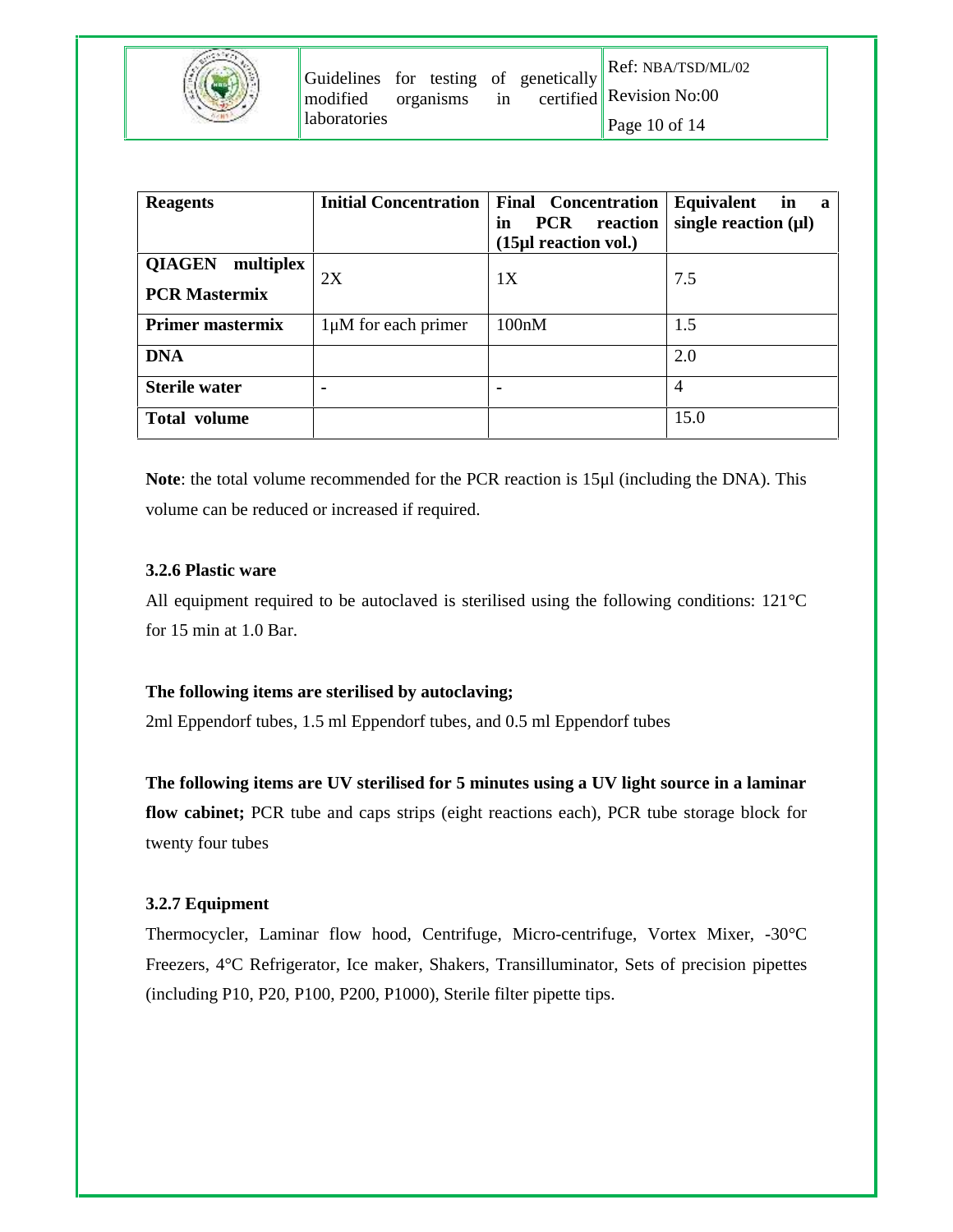

# **3.3 METODOLOGY**

# **3.3.1 Preparation of sample DNA**

Samples are extracted using an appropriate method for the extraction of DNA from food. Standard CTAB extraction, kits by Promega, Tepnel, R-Biopharm or QIAGEN would be suitable. Dilute the extracted DNA to 1/5 (10 μl DNA extract plus 40 μl sterile water) and to 1/25 (10 μl of 1/5 dilution plus 40 μl sterile water). Alternatively if you can quantify the DNA, dilute the DNA to about 50ng/μl and 10ng/ μl.

## **3.3.2 Amplification of target sequence**

UV sterilise all equipment and empty tubes in the PCR laminar flow cabinet. Make up PCR mastermix as outlined in Mastermix preparation Using a suitable pipette, add 13μl aliquots of PCR mastermix to PCR tube strips contained in a UV sterilised PCR tube set-up block. Using a suitable pipette, add 2µl of each diluted DNA  $(1/5$  and  $1/25$  dilutions) to PCR. Use 2 µl of sterile water for PCR negative control. Fit PCR strip caps to tube strips and secure using capping tool if necessary. Transfer PCR tubes to the thermocycler laboratory. **In thermocycler laboratory** Set the PCR programme and leave until the program has finished (approximately 3 hours or overnight).

|                            | <b>Temperature</b> | <b>Time</b>      |
|----------------------------|--------------------|------------------|
|                            | $95^{\circ}$ C     | $15 \text{ min}$ |
|                            | $95^{\circ}$ C     | $25$ sec         |
| <b>GMO Multiplex Assay</b> | $62^{\circ}$ C     | 30 sec 40 cycles |
|                            | $72^{\circ}$ C     | 45sec            |
|                            | $72^{\circ}$ C     | 7 min            |
|                            | $4^{\circ}C$       | <b>HOLD</b>      |

After the PCR programme is complete, remove tubes from thermocycler and proceed with electrophoresis. PCR products can be stored at  $1^{\circ}C$  to  $6^{\circ}C$  for up to 2 days or alternatively, at between –15ºC and –22ºC for up to three months.

**Note**: Do not remove PCR products from the thermocycler laboratory.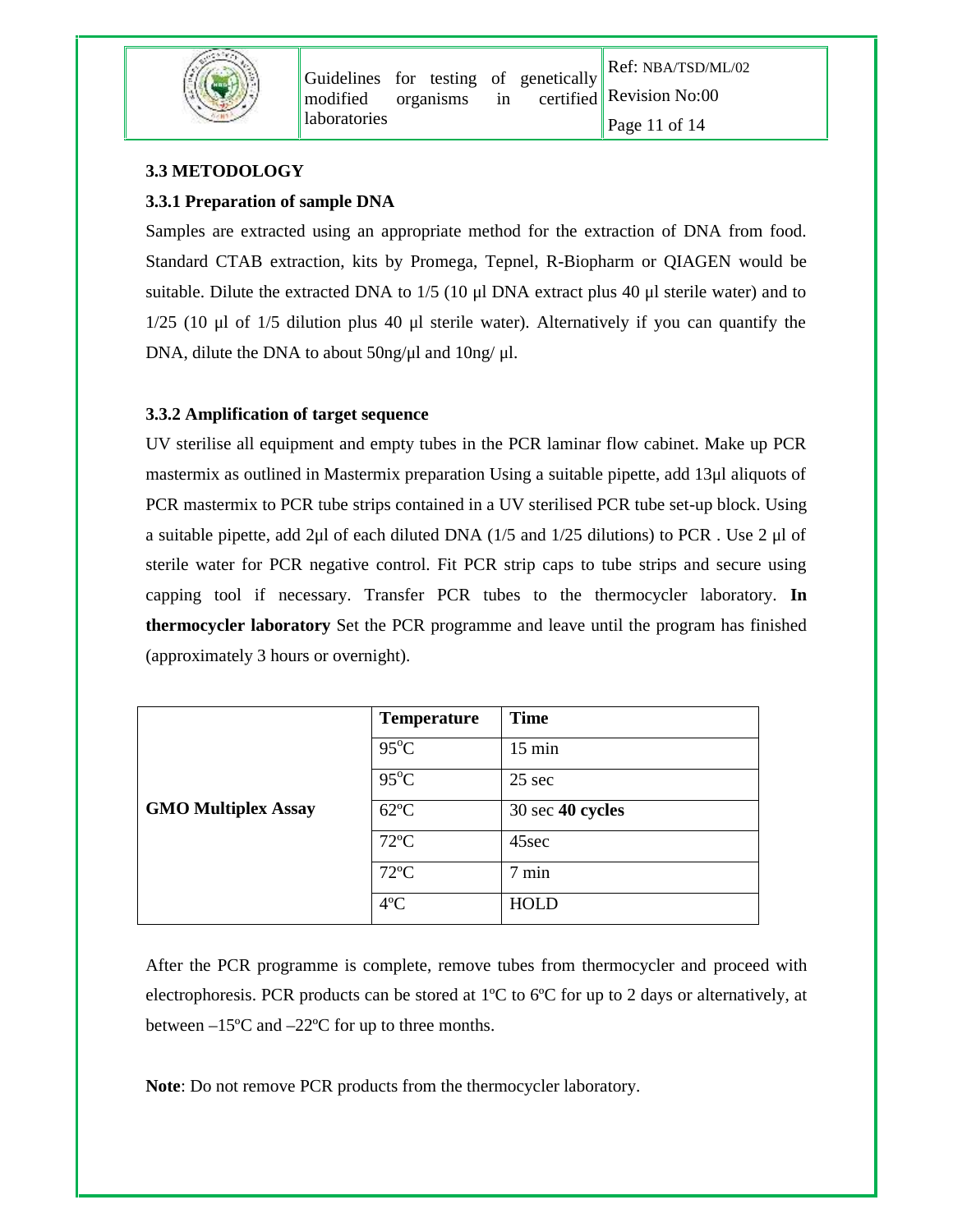

Ref: NBA/TSD/ML/02 Page 12 of 14

#### **3.3.3 Detection of PCR product**

Agarose gel electrophoresis is a method used to separate DNA molecules based on their size. This is achieved by moving negatively charged nucleic acid molecules through an agarose matrix with an electric field. Shorter molecules move faster and migrate further than larger ones. The DNA fragments are visualized by staining with ethidium bromide. This fluorescent dye intercalates between bases of DNA and fluoresces under UV light.

Prepare the gel tray by sealing the edges with the adhesive tape and place the gel comb in position. Prepare 2% agarose gel by adding 0.8g of agarose to 40 ml of 1X TAE buffer in a conical flask. Dissolve the agarose by heating in a microwave oven. The temperature of the solution is brought down to  $\sim 60^{\circ}C$  1 µl of ethidium bromide is added into the solution and mixed well. **Note:** GelRed could be used in place of ethidium bromide since it is non carcinogenic. The gel is slowly poured onto a gel casting tray and allowed to solidify. After solidification, the comb and the adhesive tape are carefully removed. The gel tray is kept inside the electrophoresis tank and 1X TAE buffer is added to a level that immerses the gel.

10 µl of each sample is mixed with 3 µl of sample loading dye and loaded into well. The molecular weight ladder is loaded into to the first well, followed by negative control, positive control and samples. The power pack is connected to gel tank and electrophoresis is carried out at 100V for 30 min. At the end of the run, the power supply is disconnected. The gel is removed from the electrophoresis tank, placed inside a gel documentation system with UV transilluminator and observed.

The PCR products from the reference DNA (containing GM soya, GM maize and CaMV) must also be run on each gel containing samples.

| <b>Primer set</b>     | Theoretical size (bp) |
|-----------------------|-----------------------|
| <b>CaMV</b>           | 104                   |
| CaMV 35S promoter     | 123                   |
| <b>NOS</b> terminator | 118                   |
| lectin                | 80                    |
| zein                  | 68                    |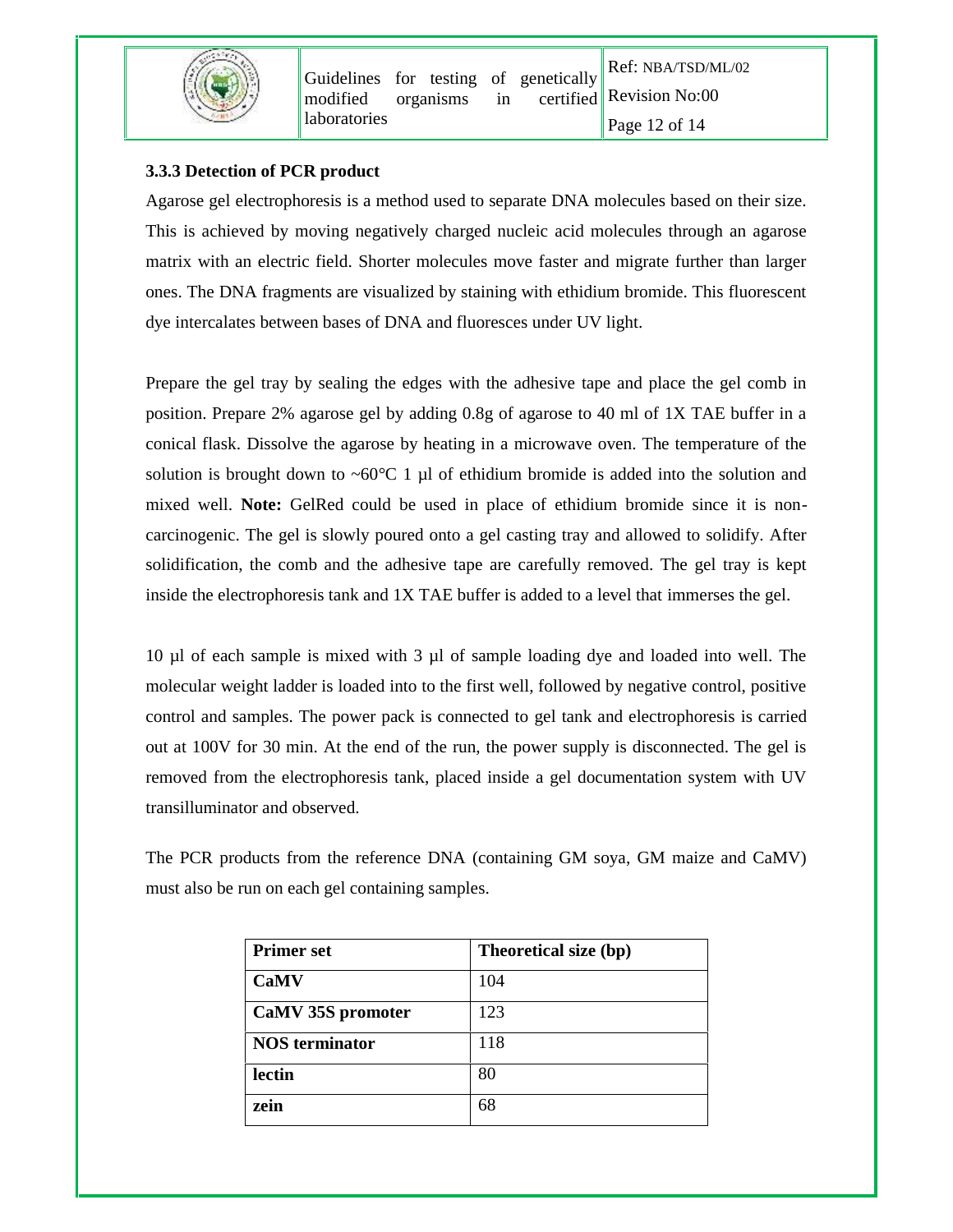

# **3.4 QUALITY CONTROL**

# **3.4.1 PCR Negative Controls**

A PCR negative must be amplified at the same time as a batch of samples. For a PCR negative, 2μl sterile Milli-Q water replaces the sample DNA extract, when setting up the PCR. It should not give any amplification products apart from primer dimers at about 50bp. **Note:** A negative control supplied by the manufacturer can be used as a PCR negative control.

# **3.4.2 Extraction Negative Control**

An extraction negative (no sample added) should be extracted with each batch of samples. It should not give any amplification products apart from primer dimers at about 50bp.

# **3.4.3 PCR Positive Control**

PCR positive control containing a mixture of DNA from Roundup Ready soya, GM maize and CaMV. The DNA should produce PCR amplification products for the CaMV 35S promoter, Nos terminator, CaMV, lectin and zein targets.